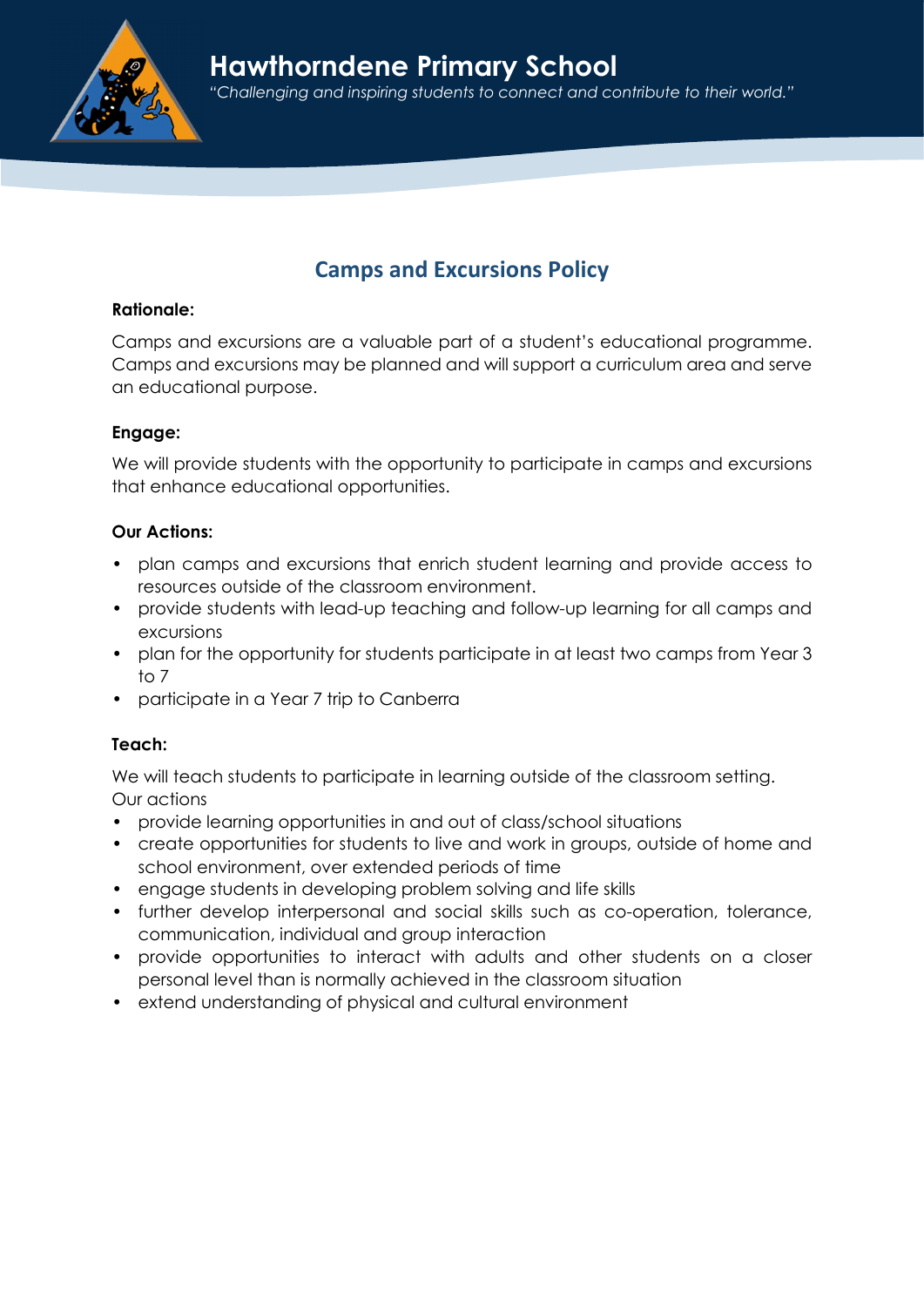# Responsibilities:

#### **Principal**

- supervise the organisation of a camp or excursion
- ensure that financial costs allow for all students to participate
- ensure that the programme is balanced and suitable for the age group
- ensure suitable arrangements are made for the safety of students and adults involved in the camp/excursion
- ensure that DECD guidelines are met
- ensure the programme conforms to school policies including social inclusion
- ensure that all staff have training and development and access to information so that effective programmes can be developed
- ensure that staff are familiar with the excursion site or camp so that maximum use can be made of the programme
- ensure that camps and excursions are held in line with this policy
- ensure that the chosen campsite meets acceptable safety standards
- provide opportunities for time payment if requested by parents.

#### Teachers

- provide opportunities for a wide range of educationally valuable outdoor experiences through camps or excursions
- ensure that a camp or excursion does not discriminate against students because of cost
- ensure that the program is forwarded to the Principal for approval
- draft an annual programme in consultation with all staff so that there is coherence between years and so other school activities can be adjusted
- notify parents of the intent, purpose, venue, date and requirements of all excursions or camps to be held as soon as is practicable with as much advance warning as possible.
- ensure that all camp/excursion fees are received no less than 10 days prior to the event.
- ensure DECD regulations and guidelines are followed
- ensure that when using private cars each child wears an approved seatbelt/child restraint, the vehicle has Third Party insurance cover and the driver has a DCSI police clearance
- ensure that all medical information and medication is collected and available
- ensure first aid knowledge and provisions are available
- complete an evaluation of the camp/excursion
- ensure that the chosen campsite meets acceptable safety standards
- provide an alternative program for students not attending camps/excursions